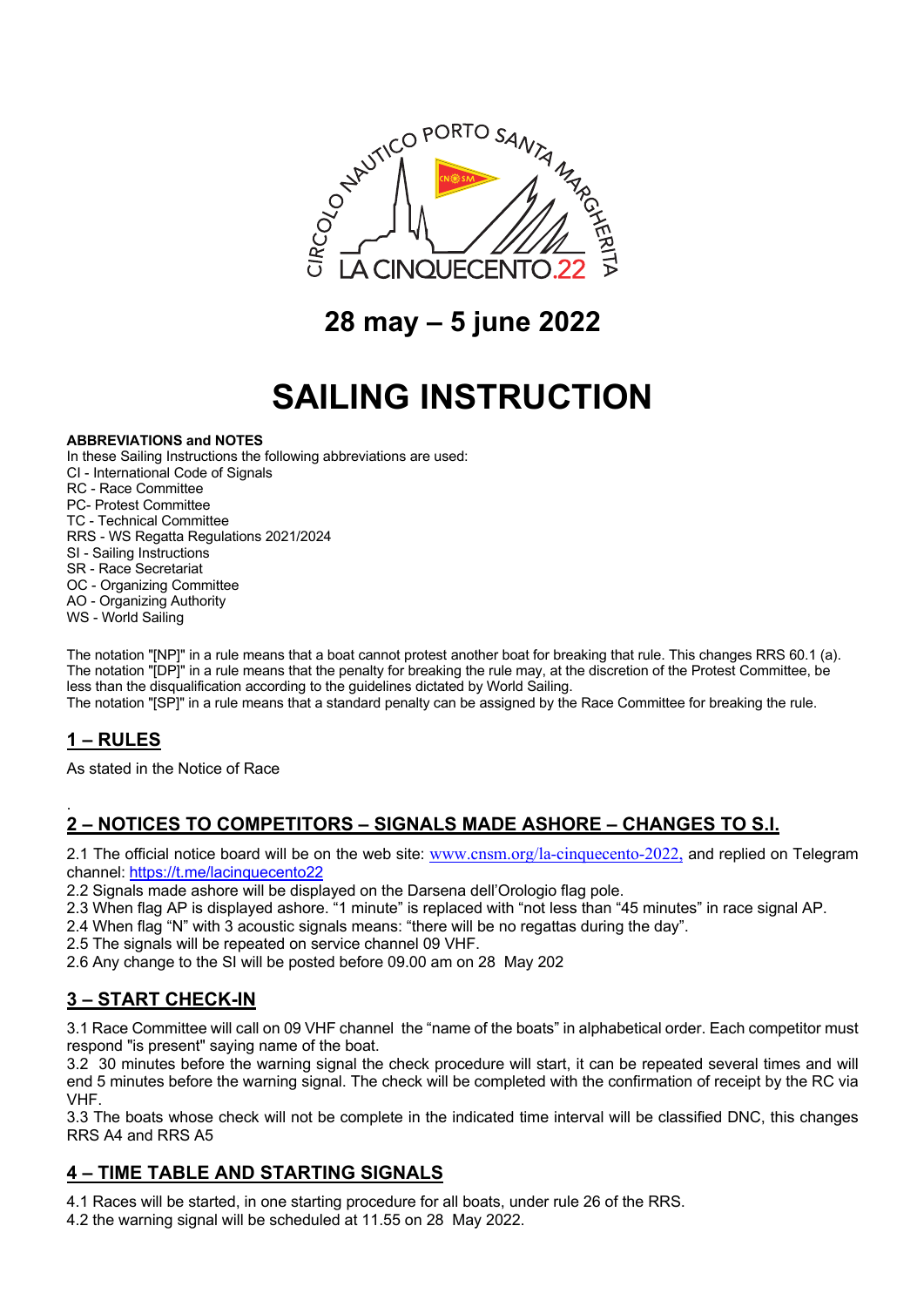4.3 The warning signal will be "La Cinquecento" class flag.

4.4 The preparatory signal will be the letter "I" of the International Code of Signals.

4.5 The starting procedure, and the displaying of flag "X" of the ICS may be communicated on VHF channel 09. Infringements to RRS 29.1 may be broadcasted by vhf, without calling any sail number or bow number of the infringing boats. The sailing number of the OCS boats will be call by vhf channel 9, after 10 minutes from the start and poste on Telegram channel.

4.6 Omission or failure of the transmission of the RC broadcast, will not be ground for redress. This change RRS 62.1.

4.7 A boat starting later 30 minutes after the starting signal will be scored DNS by the Race Committee without a hearing; this changes rules RRS 35, RRS 63.1, RRS A4, RRS A5.

#### **5 – STARTING LINE**

5.1 The starting line will be between a staff displaying a orange flag on starting RC boat at the starboard end and the port end orange starting buoy mark. The starting line will be approximately perpendicular to the coast about 0.6 miles E from the port exit (Annex 1).

5.2 Pin end RC boat may be positioned outside the starting line on the port starting mark (P).

#### **6 – COURSE**

6.1 Start - gate with two orange buoys located about 1 mile off the Madonna dell'Angelo church (see attached map), which can be replaced by a single buoy which, has be left on the right - island of Sansego (Susak) in Croatia to be left on the right, Tremiti island to be left on the left and to be turned counterclockwise, - island of Sansego (Susak) to be left on the left, Finish in Caorle.

6.1.a The theoretical length of the course is 500 miles, on this basis the corrected time for the ORC category will be calculated.

6.3 No course changes will be made. See attached explanatory diagram.

[**NP] - [SP]** - Along the course of the race there are two distinct commercial navigation channels, which are identified in the nautical charts; boats can cross the one between Brijuni and Premuda on an orthogonal route and can not enter in the scheme between Istria and Italy, delimited on the East by the following coordinates  $45^{\circ}22.512$  N – 13° 13.291 E e 45°10.502 N – 13°17.183 E.

This changes RRS 56.2

[SP] The penalty for infringement of this rule will be in a standard penalty of 20% calculated on the score as per rule 44.3(c). This changes RRS A4 and A5

#### **7 – FINISHING LINE**

The finishing line will be between the west light (red) of the entrance of the port of S. Margherita di Caorle (to keep on the left side) and the Yellow mark that might have a white lightning light during the night hours (to keep at the right side of the boat). Finishing yellow mark is located at Lat 45° 34.750'N, Long 012 ° 52.700'E.

After finish boat shall give back the SGS-Tracking and and receive instructions for the removal of the engine seal.

# **8– CHECK POINT ON ARRIVAL**

8.1 [DP] Before finishing and at a distance of at least 3.0 NM from the finish line, the boat must call the RC on Channel VHF 09, indicating the "boat name" and the phrase "approaching the finish ".

8.2 [DP] After the finish nothing can be unloaded from the boat except the crew.

8.3 The boat or its equipment can be checked at any time, before or after the race. The measurer or an equipment inspector may ask a boat to go immediately to a designated area used for inspections. [DP] The boat must go promptly where indicated.

#### **9 – TIME LIMITS**

Boats failing to finish until 12:00 on 3<sup>th</sup> of June 2022 will be scored DNF without hearing (This changes rules 35, 63.1, A4 and A5.)

#### **10 – COMPLIANCE DECLARATION**

The skipper must complete and sign the declaration of compliance form carefully in all parts within 2 hours after the finish and deliver it to the Santa Margherita Nautical Club in one of the following ways:

- by email to info@cnsm.org

- by Whatsapp at +39.336.829581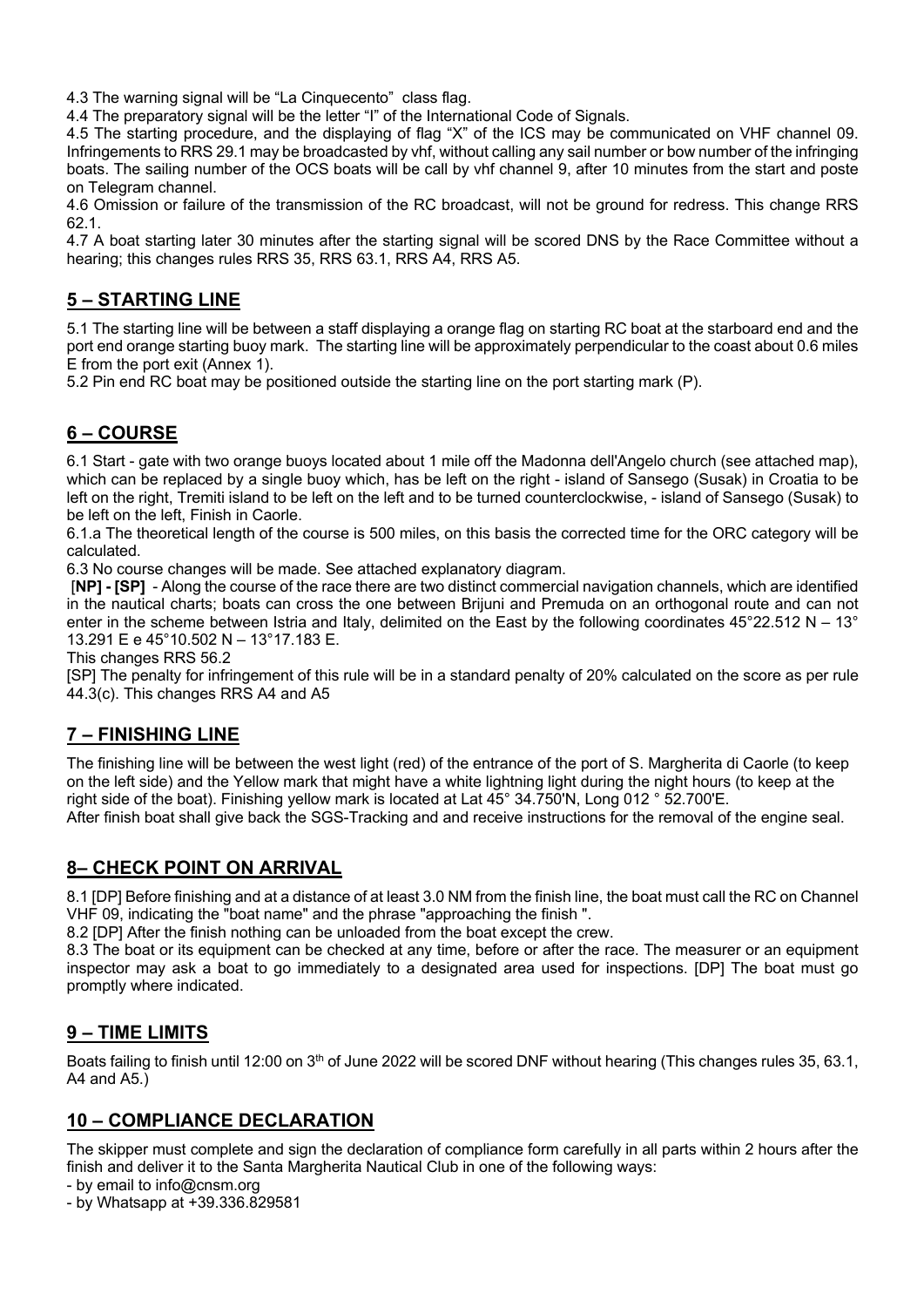# **11 – PENALTY SYSTEM**

11.1 [NP] [DP] A boat that has self-penalized or retired in accordance with RRS 44.1 will have to fill in and deliver to the Race Secretariat by email to info@cnsm.org or by Whatsapp at +39.336.829581 the relative form within the protest time limit.

11.2 The penalty [SP] for incomplete and / or incorrect completion of the declaration will result in a penalty on the score of 10% as provided for in RRS 44.3 (c). This changes RRS A4 and A5

11.3 Alternative starting penalty – application of the DR 21-01 "TEST RULE" CHANGES TO THE RACING RULES Change definition *Start* as follows:

*Start* A boat starts when her hull having been entirely on the pre-start side of the starting line, and having complied with rule 30.1 if it applies, any part of her hull crosses the starting line from the pre-start side to the course side either

(a) at or after her starting signal, or

(b) during the last [insert time] before her starting signal.

When a boat starts in accordance with item (b) of the definition Start, she shall return to the pre-start side of the line, to comply with item (a) of the definition of *Start*, but, if she does not the starting penalty shall be: 30' shall be added to her elapsed time.

11.4 "[DP]" the OC will supply a seal to sealed the propeller shaft; a system to detect any propulsion; the system will be easy to remove. See appendix for further explanations. The manumission or the breaking of the seal for any cause, even accidental will be penalized, at the discretion of the Protest Committee

#### **12 – PENALTY TO BREACHES OF THE OSR**

For minor breaches of the Offshore Special Regulations the Jury may impose any penalty different from Disqualification, or not impose a penalty, at its discretion.

The maximum discretional penalty for the minor infringements of the Offshore Special Regulations will be the scoring calculated in accordance with RRS 44.3(c). This changes RRS A4 and A5.

#### **13– PROTESTS AND REQUESTS FOR REDRESS**

13.1 A boat that intends to lodge a protest, shall report this to the Race Committee on the Finishing line after finish by calling the RC on 09 VHF channel. This change rule 61.1

13.2 Protest by a boat, by the RC, by the TC or by the PC, referring to an accident ashore, must be lodged to the Race Office not later than 180 minutes after protesting boat has finished; this changes RRS 61.3. The protest must be delivered by email to info@cnsm.org. The forms in Italian and English are available online on the website of the Organizing Committee.

13.3 Protests and requests for redress will be discussed online or at the clubhouse of the Circolo Nautico P. Santa Margherita (CNSM)

13.4 The deposit for tonnage protests is set at € 500.00 and must be paid upon presentation of the protest. The same amount of security deposit will also be required from the protested boat. At the conclusion of the protest, the costs will be fully borne by the losing party or whoever presented the protest.

13.5 The official bodies of the event are exempt from paying the deposit

# **14 – RESPONSIBILITY**

14.1 As RRS 3 "DECISION TO RACE" (Part 1 - Fundamental Rules), the boats and participants in the regatta, referred to in these IDR, take part in it under their full and exclusive responsibility and are solely responsible, based on to their abilities, the strength of the wind, the state of the sea, the weather forecasts and all that must be foreseen by a good sailor, for the decision to take part, continue or give up the regatta.

14.2 The OC, the RC, the Jury and those who collaborate in any capacity in the conduct of the regatta decline all responsibility for damages, injuries, losses that people and / or things may suffer, both on land and in water caused as a result of participation in the regatta. .

14.3 Sailing is by its nature an unpredictable sport, and therefore involves an element of risk. By taking part in the event, each competitor accepts and acknowledges:

a) to be aware of the intrinsic element of risk characteristic of sport and accept responsibility for exposure to this risk towards themselves, their crew and boat inherent in the event;

b) to be responsible for their own safety, their crew, the boat and their other property both at sea and on land,

c) to accept responsibility for any injury, damage or decrease in value caused by one's actions or omissions;

d) that by participating in any regatta, they have ascertained that their boat is in good condition, suitable for sailing and with all the safety equipment required for the type of navigation to be carried out and themselves with the ability to participate.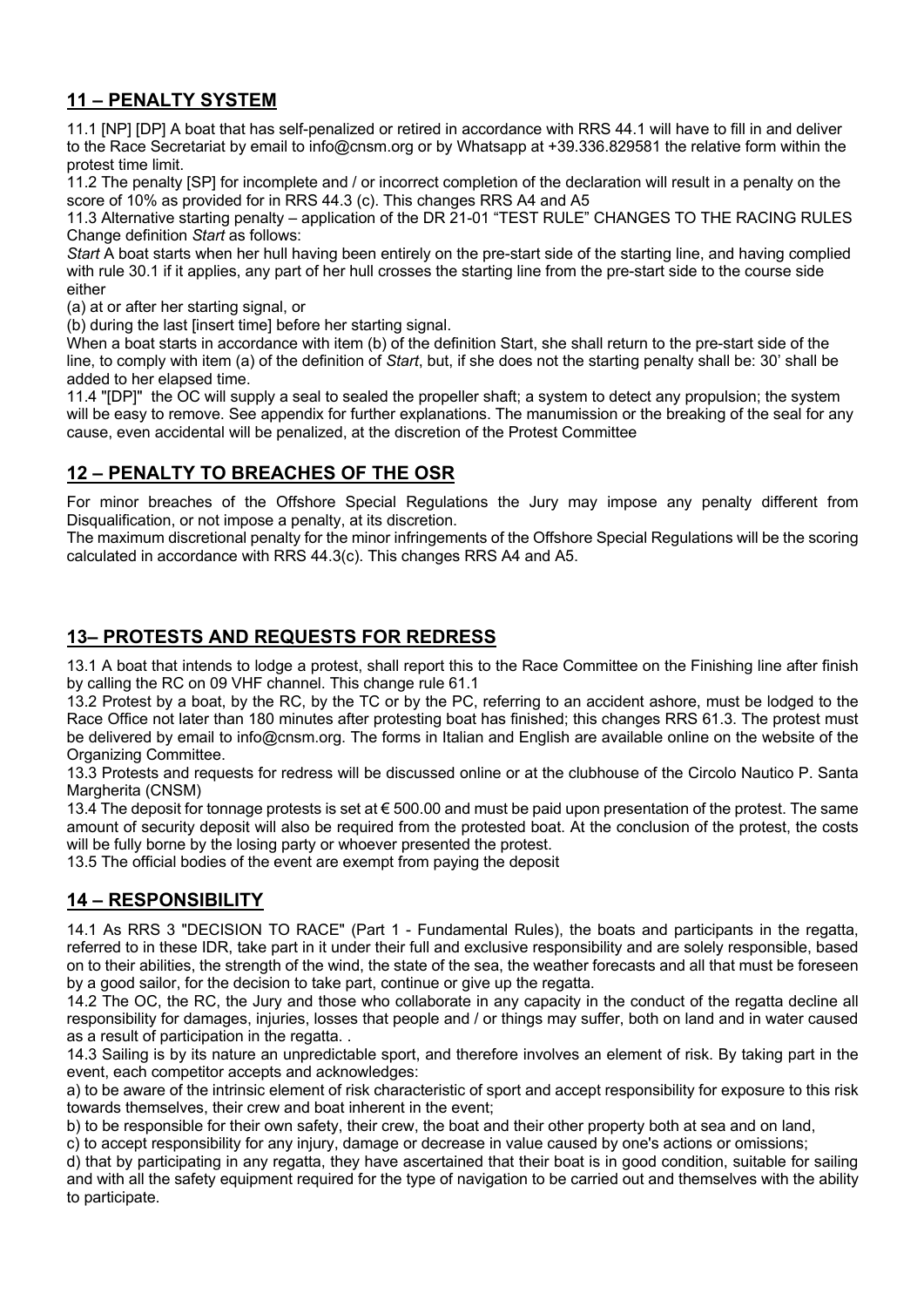e) that having at their disposal a team that manages the regatta, patrol boats, judges and other volunteers do not relieve them of their responsibilities.

f) that the possibility of the intervention of a patrol boat is limited to the possible assistance, especially in extreme climatic conditions.

#### **15– SPECIAL RULES AND PRESCRIPTIONS**

15.1 [NP] Withdrawal: A crew member must immediately inform the RC by VHF channel 09 or by telephone at +39.336.829581, or by reporting communication with other boats (relè), or by text message indicating: " boat XXX <withdrawn at coordinates: AAgradesBBfirstCCsecond Nord and AAgradeBBfirstCCseconds Est ".

If no solution is possible, a crew member must inform as soon as possible, at tel. 336.829581, the club secretariat as soon as it reaches the mooring point. Failure to comply with this requirement will result in the cost of searching and recovering the Coast Guard being charged.

15.2 Procedure For Unforeseen Circumstances: [NP] If a boat is in danger of life for any reason, it must follow the procedures provided for by the NIPAM, subsequently if possible it must inform the organizing authority (VHF, sms, whatsapp, mail, etc.) with the following information: (Boat, position, in Danger), to speed up the activation of SAR (Search and Rescue) procedures. When the crew is safe, the boat MUST send a written note: (Boat, Position, SALVI / SAFE) to end the search procedure.

15.3 [NP] [DP] Logos and identification numbers: the Organization may ask to display a logo or brand of the sponsor of the event on the bow.

15.4 Radio communications: if the VHF equipment should lose efficiency during the race, the boat unable to communicate will have to retire.

#### **16. ATTACHMENTS**

- map of the race start
- map of Tremiti
- Authorization of the Croatian authority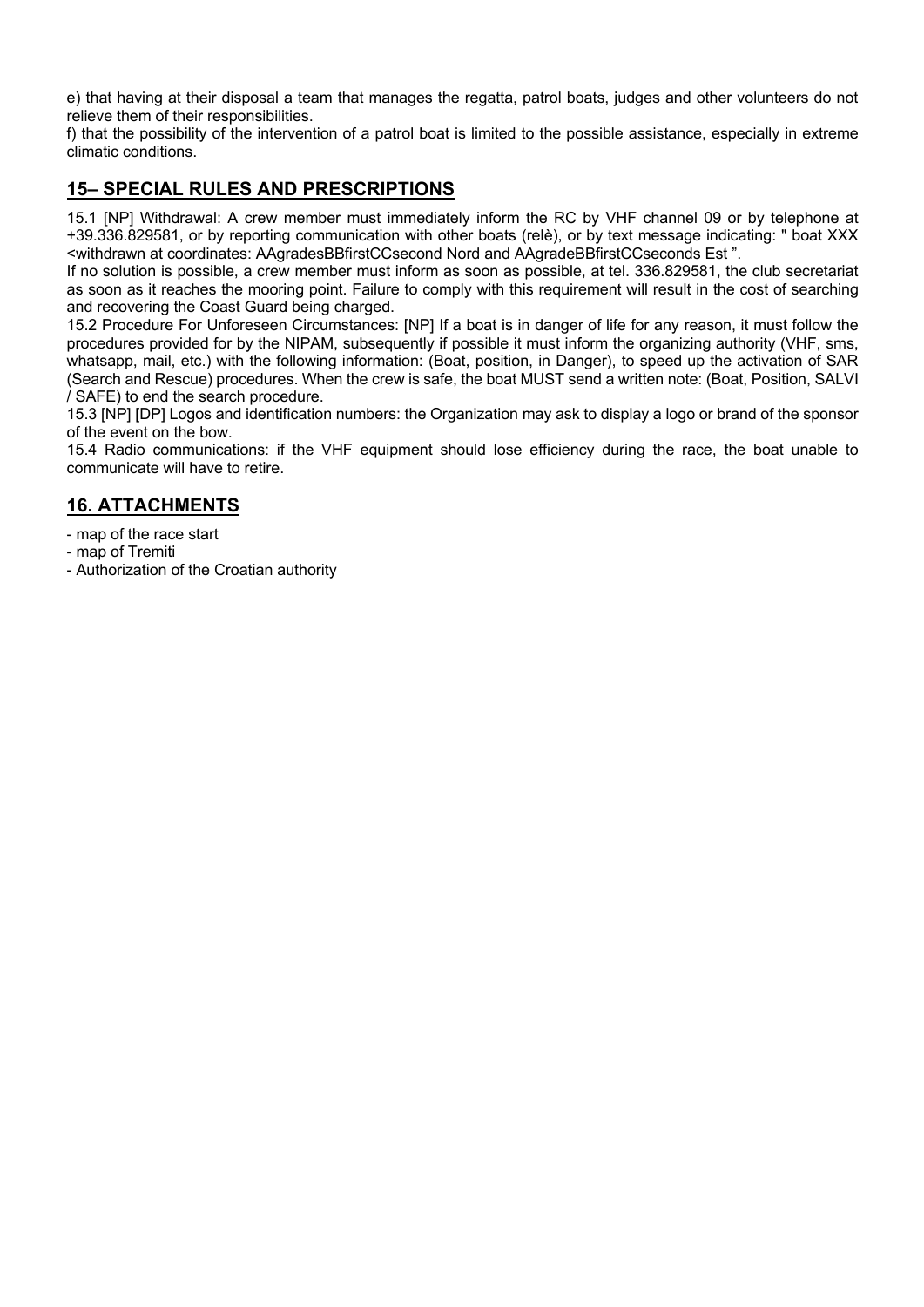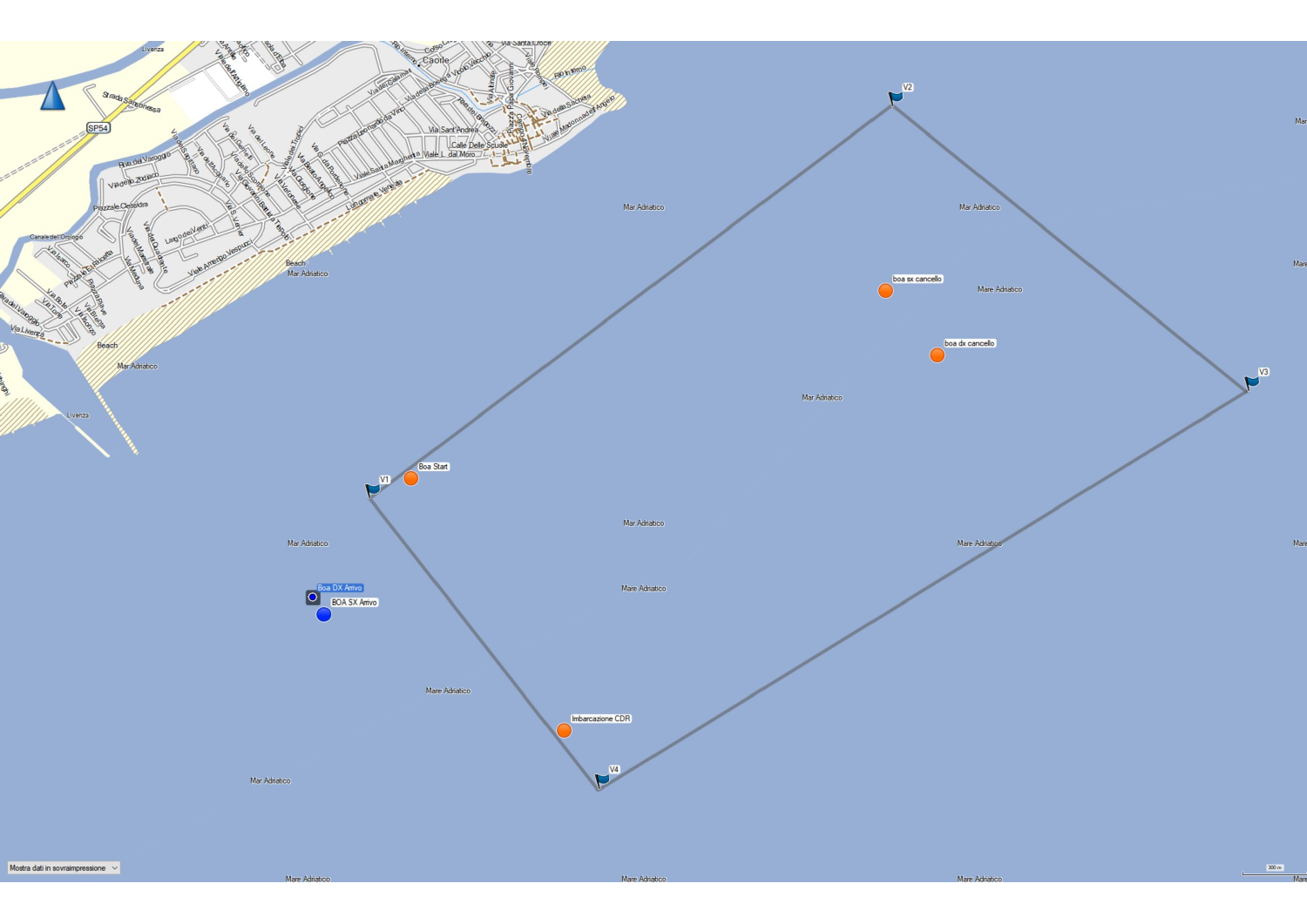# MAPPA ISOLE TREMITI

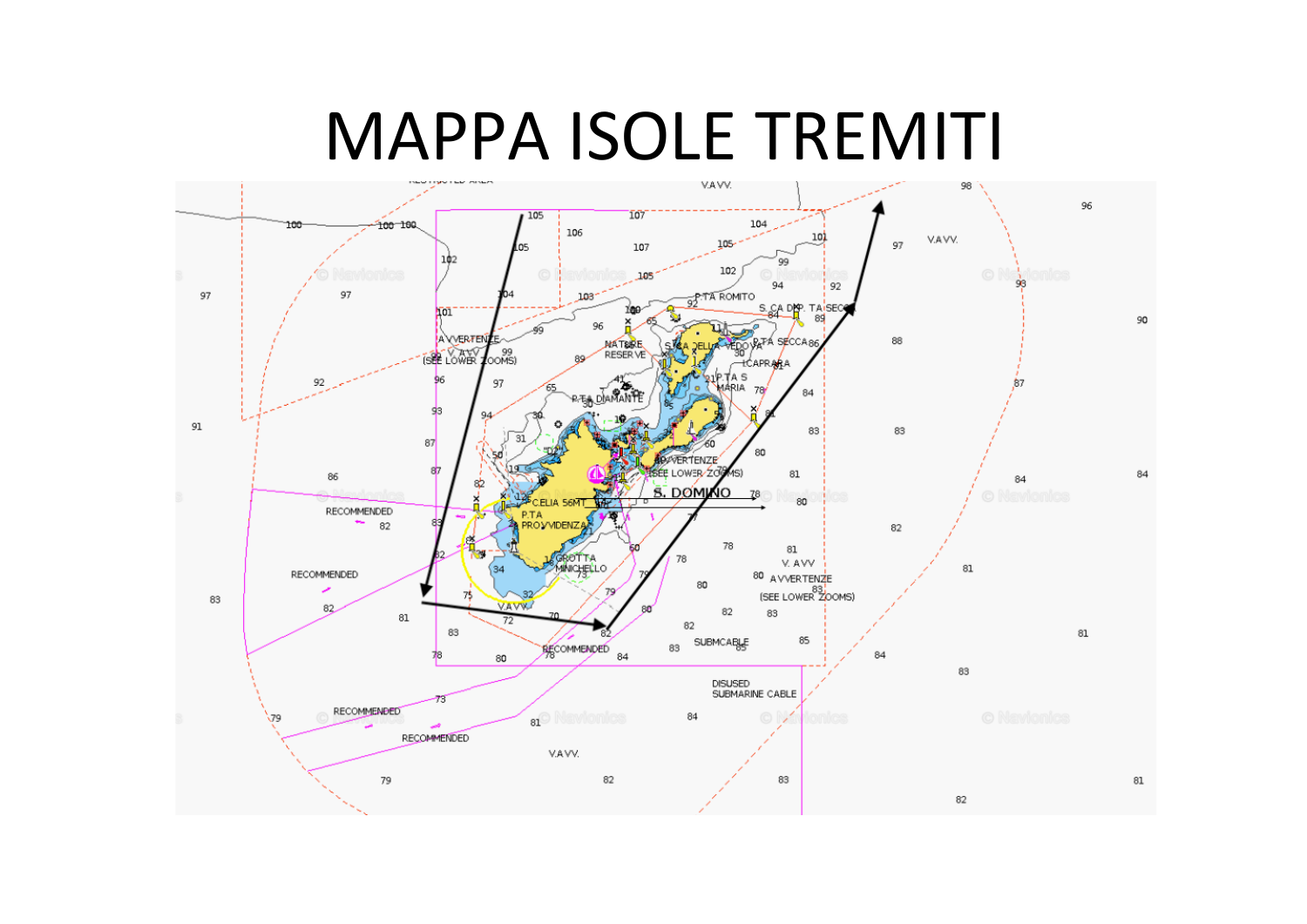



REPUBLIKA HRVATSKA Ministarstvo mora, prometa i infrastrukture Uprava sigurnosti plovidbe Lučka kapetanija Pula

KLASA: UP/I-342-04/22-01/114 URBROJ: 530-04-4-1-22-3 Pula, 19. travnia 2022. godine

Lučka kapetanija Pula nadležna temeljem članka 12. stavak 1. točka 1. Zakona o lučkim kapetanijama (NN 118/18), članka 54c. Pomorskog zakonika (NN 181/04, 76/07, 146/08, 61/11, 56/13, 26/15, 17/19), članka 43. Pravilnika o uvjetima i načinu održavanja reda u lukama i na ostalim dijelovima unutrašnjih morskih voda i teritorijalnog mora Republike Hrvatske (NN 72/21) i članka 10. Uredbe o uvjetima za dolazak i boravak stranih jahti i brodica namijenjenih sportu i razonodi u unutarnjim morskim vodama i teritorijalnom moru Republike Hrvatske (NN 97/13), odlučujući povodom zahtjeva Circolo Nautico Porto S. Margherita iz Caorle, Italija, od 19. travnja 2022. godine, sa stanovišta sigurnosti plovidbe donosi-

#### RJEŠENJE

Odobrava se Circolo Nautico Porto S. Margherita iz Caorle, Italija održavanje jedriličarske regate "LA CINQUECENTO", u vremenu od 28. svibnja – 4. lipnja 2022. godine, na relaciji Caorle-Susak – Isole Tremiti – Susak- Caorle, uz slijedeće uvjete:

- organizator je dužan poduzeti sve mjere osiguranja učesnika u regati,
- · učesnici regate mogu tijekom regate koristiti sredstva radio veze u skladu s propisima;
- učesnici regate u obalnom moru Republike Hrvatske ne smiju doći u doticaj sa drugim osobama ili plovilima, osim u slučaju više sile, a ako dođu, dužni su naikraćim putem uploviti u najbližu luku otvorenu za međunarodni promet,
- vlasnici stranih plovila učesnika u natjecanju oslobođeni su plaćanja pristojbi propisanih u članku 4. i 5. Uredbe o uvjetima za dolazak i boravak stranih jahti i brodica namijenjenih sportu i razonodi u unutarnjim morskim vodama i teritorijalnom moru Republike Hrvatske. za vrijeme trajanja natjecanja, pod uvjetom da najkasnije 5 (pet) dana prije početka natjecanja dostave popis plovila i osoba učesnika regate;
	- Lučkoj kapetaniji Pula na fax broj: +385 (0)52 222-037 ili na e-mail: Pula.pomorskipromet@pomorstvo.hr
	- Lučkoj kapetaniji Rijeka fax br:  $+385$  (0)51 214-031 ili na e-mail: Rijeka.pomorskipromet@pomorstvo.hr
- organizator je dužan zatražiti mišljenje Policijske uprave Istarske, Sektor za granicu, 52100 Pula, Trg Republike 1, fax broj: +385 (0)52 532 303 ili e-mail: istarska@policija.hr i Policijske uprave Primorsko - Goranske, fax br: +385 (0)51 430-764,
- organizator je dužan ishoditi ostala odobrenja prema posebnim propisima.